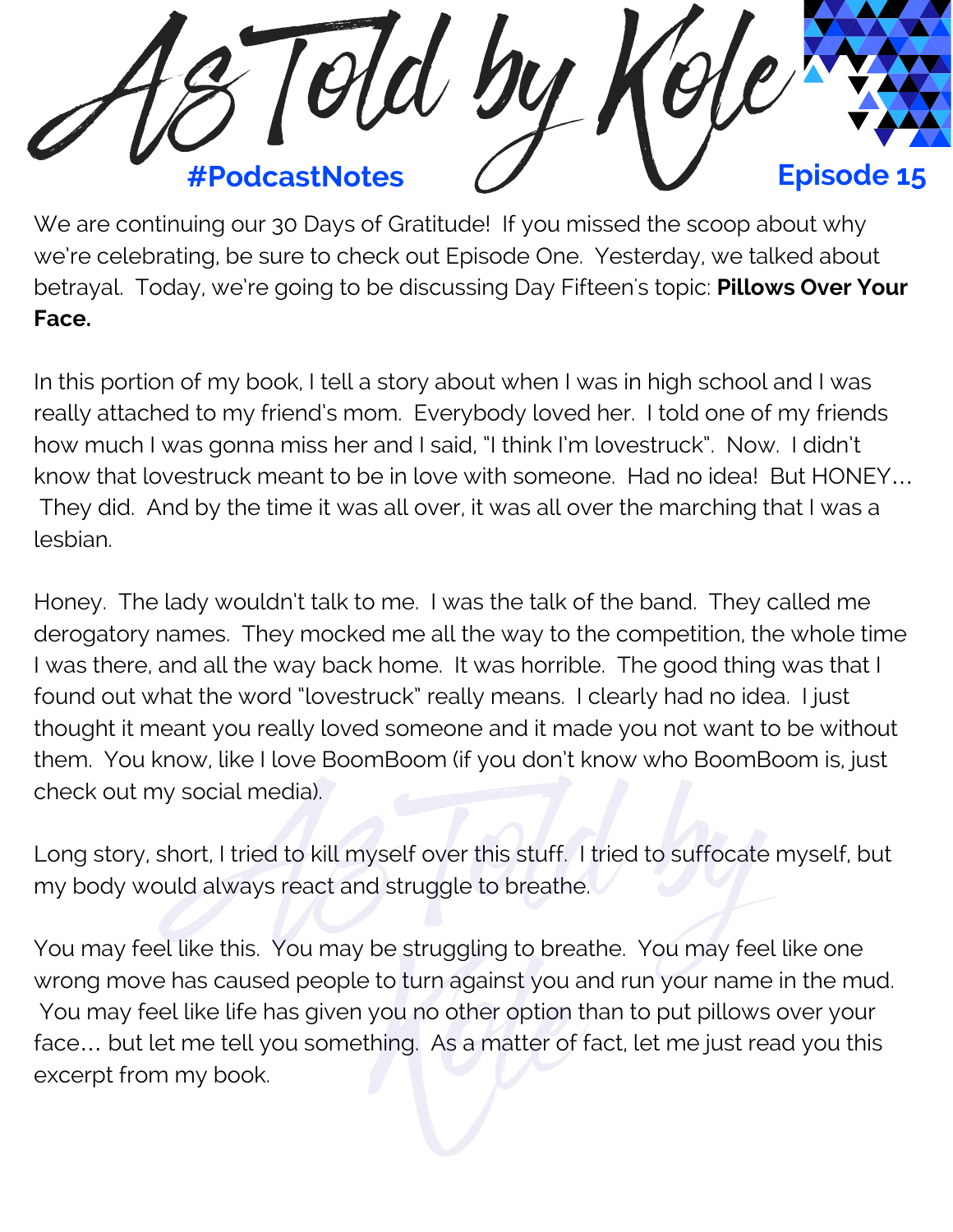

"Listen to me. There is something within ALL of us that will fight for our lives. Even when people die by hanging, they often have marks around their neck from where they tried to escape the grasp of the rope or belt or whatever mechanism they used. As much as I wanted to die, God put something in me that wanted me to live. Science shows that we have a natural reflex that kicks in at moments like these. It's actually pretty amazing. I owe God my life because God spared my life so many times… God held it together for me when I didn't even think I wanted it to be held together. I'm grateful.

I know that being misunderstood is hard. Suffering betrayal is hard. Being lonely is hard. I know it is. It's hard having to cry every day. It's hard trying to get people to accept you. Being left out is hard. Being constantly criticized is hard. It's painful. Life brings us pain. Life can be almost unbearable sometimes. I know. I know... I know… But let me tell you something. GOD… has brought you entirely too far for you to give up.

Guess what! You have now completed half of this journey. You're still here. You have had some good days. You've had some rough days. You've wrestled with some things. But you are still here. You're still here! You can't turn around now. You CANNOT give up now. From here, it only gets better. I decree that for you. It will only get better. Even when it seems hard, you'll know that it's getting better.

Take those pillows off your head. Those pillows of doubt, shame, fear, unforgiveness, anger, bitterness… Get those pillows off of your face. You are supposed to put pillows UNDER your head. You are supposed to position yourself ABOVE them, and they are supposed to bring you comfort and help you to sleep with ease. Yeah, I doubted myself, but now I rest easy because I don't doubt myself anymore. That season of doubt helped me to learn to believe. That shame? Yeah I'm over that. I rest easy at night because I know that I don't have to be ashamed of anything that I have endured. That's behind me. By the end of this book, I decree and declare that you will have the same testimony. Note: Even when it seems hard; you that we that it's gottinum.<br>As off your head. Those pillows of doubt, shame, fear,<br>Anger, bitterness... Get those pillows off of your face. Y<br>It pillows UNDER your head. You are supposed If, but now I rest ea<br>helped me to learn<br>pecause I know tha<br>at's behind me. By